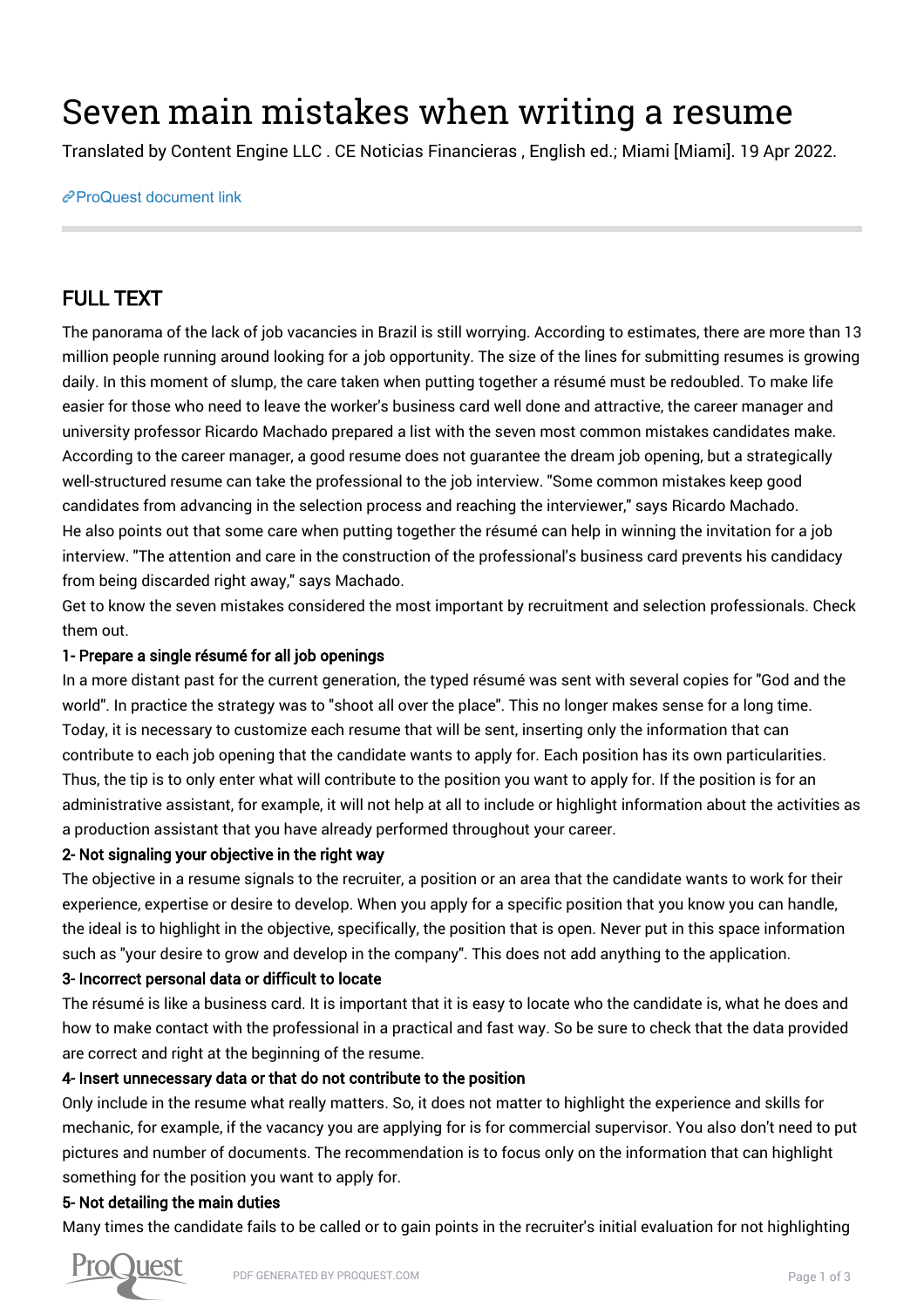exactly what he did in the positions he worked. For example, what exactly they did as an attendant. Of course, the very name of the position already indicates that it serves people. But in what way? Only in person or also by phone? After attending, did you make the referrals? Did you receive goods? Did you have to make daily reports in Excel? The more the candidate details, personalize the information, the clearer the information will be for the recruiter and also will be highlighted attributions that the professional can draw attention to something that is good and what the vacancy requests.

#### 6- Not separating the information by sections

Remember again the analogy with the business card. Find the precise and objective information in a practical and fast way. There you go. This should be your resume. Separate the information into blocks so that the recruiter can easily find the information he or she is looking for about the candidate. So, by blocks of information, separate the personal data of who is applying for the vacancy and how to find the candidate; your objective as we highlighted above; education (remember to insert only what is pertinent, as highlighted in item 4); qualification courses; and finally, work experience, starting from the most recent to the oldest and putting only the information of positions that add up, add up to the vacancy.

#### 7- Portuguese mistakes

Unfortunately, some grammatical mistakes in resumes may cause them to be discarded at the first reading by the recruiter. We all know the educational deficit we have in our country. Of course, some jobs require more than others in terms of good communication. And all of this within the context of the position and the level of education that the position requires. But a more attentive care with the good use of our language at the moment of producing a resume can help a lot, not only for a better communication, but also to highlight positively the candidate in the eyes of the recruiter. Do a good grammar check before sending your resume for your next job application. CREDIT: CE Noticias Financieras English - CENFENG

### DETAILS

| Subject:                       | Job openings; Careers; Candidates; Employment interviews |
|--------------------------------|----------------------------------------------------------|
| <b>Business indexing term:</b> | Subject: Job openings Careers Employment interviews      |
| <b>Publication title:</b>      | CE Noticias Financieras, English ed.; Miami              |
| <b>Publication year:</b>       | 2022                                                     |
| <b>Publication date:</b>       | Apr 19, 2022                                             |
| <b>Publisher:</b>              | ContentEngine LLC, a Florida limited liability company   |
| Place of publication:          | Miami                                                    |
|                                |                                                          |
| <b>Country of publication:</b> | US Minor Outlying Islands, Miami                         |
| <b>Publication subject:</b>    | <b>Business And Economics</b>                            |
| Source type:                   | <b>Wire Feed</b>                                         |
| Language of publication:       | English                                                  |